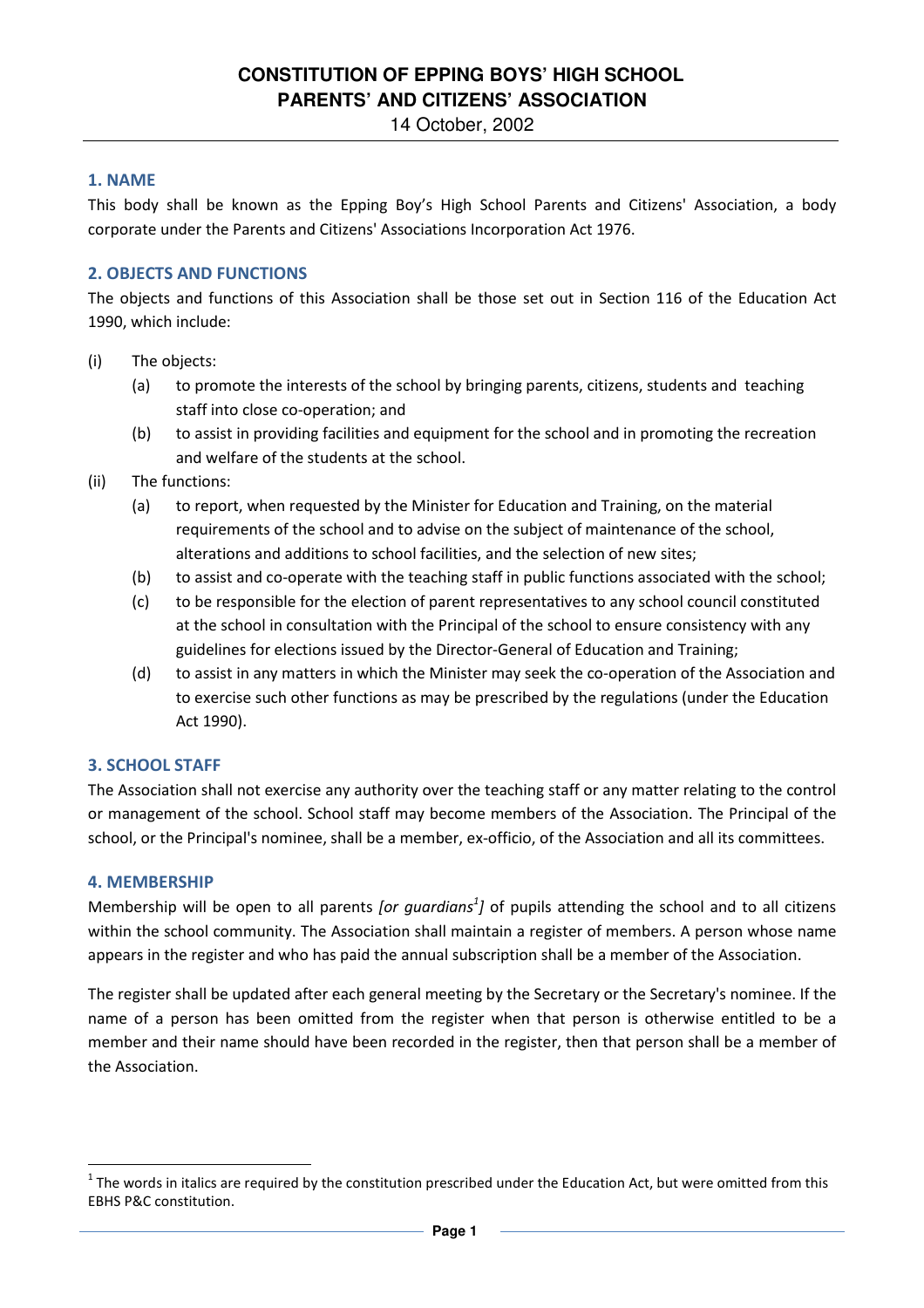# **5. OFFICE BEARERS**

- (a) The **Executive Committee**, which shall be constituted of the Officers of the Association and up to six other members, shall carry out the decisions of the Association. Members of the Executive Committee shall not receive any remuneration or other material benefit by reason of their position in the Association. A member of the Executive Committee may be removed from office by resolution of the Association carried at a properly convened General Meeting or special meeting, providing at least seven days' notice has been given to members.
- (b) The **Officers** shall consist of President, two Vice-Presidents, Treasurer and Secretary, and shall be elected at the Annual General Meeting.
- (c) The **President** shall preside at all meetings except that, in the absence of the President one of the Vice-Presidents shall preside and, in the absence of the President and Vice-Presidents, the Committee shall elect a Chairperson.
- (d) The **Secretary** shall attend meetings and keep a record of all business conducted. *[On*  relinquishing office the Secretary<sup>2</sup>] shall hand over records, minutes, account books, etc. to the incoming Secretary.
- (e) The Treasurer shall receive and deposit monies, maintain records, draw cheques and present accounts to each General Meeting; present all records for auditing each year and shall hand over all records to the incoming Treasurer on relinquishing office. The requirements for handling money, keeping records, etc in the School Manual on Financial Management shall be followed. Should it be necessary during the unavoidable absence of the Treasurer, another Officer of the Association may receive any monies, issue receipts and either deposit *[the*  monies in an Association account or hand<sup>2</sup>] the monies to the Treasurer within two business days, taking a receipt for same.

#### **6. CASUAL VACANCIES**

Any casual vacancy on the Executive shall be filled by a ballot of the members of the Association at any general meeting. A casual vacancy shall have arisen where a member of the Executive Committee:

(a) dies;

 $\overline{\phantom{0}}$ 

- (b) resigns from the committee by notice in writing;
- (c) ceases to be a member of the Association;
- (d) is removed under clause 5(a); and
- (e) has a continuing and long-term incapacity to fulfill the functions of the position.

### **7. ANNUAL GENERAL MEETING**

An Annual General Meeting shall be held once each calendar year at a date specified in the rules. At this meeting all Officer and other positions will become vacant and then be filled by nomination, and where necessary by ballot of members. All nominees shall be members of the Association. The audited statement of income and expenditure and Annual Report will be presented. A copy of the audited statement of income and expenditure, certified by the auditor, is to be forwarded to the NSW Federation of Parents and Citizens' Associations within one month of the Annual General Meeting at which it is adopted.

 $2$ The words in italics are required by the constitution prescribed under the Education Act but are omitted from this EBHS P&C constitution.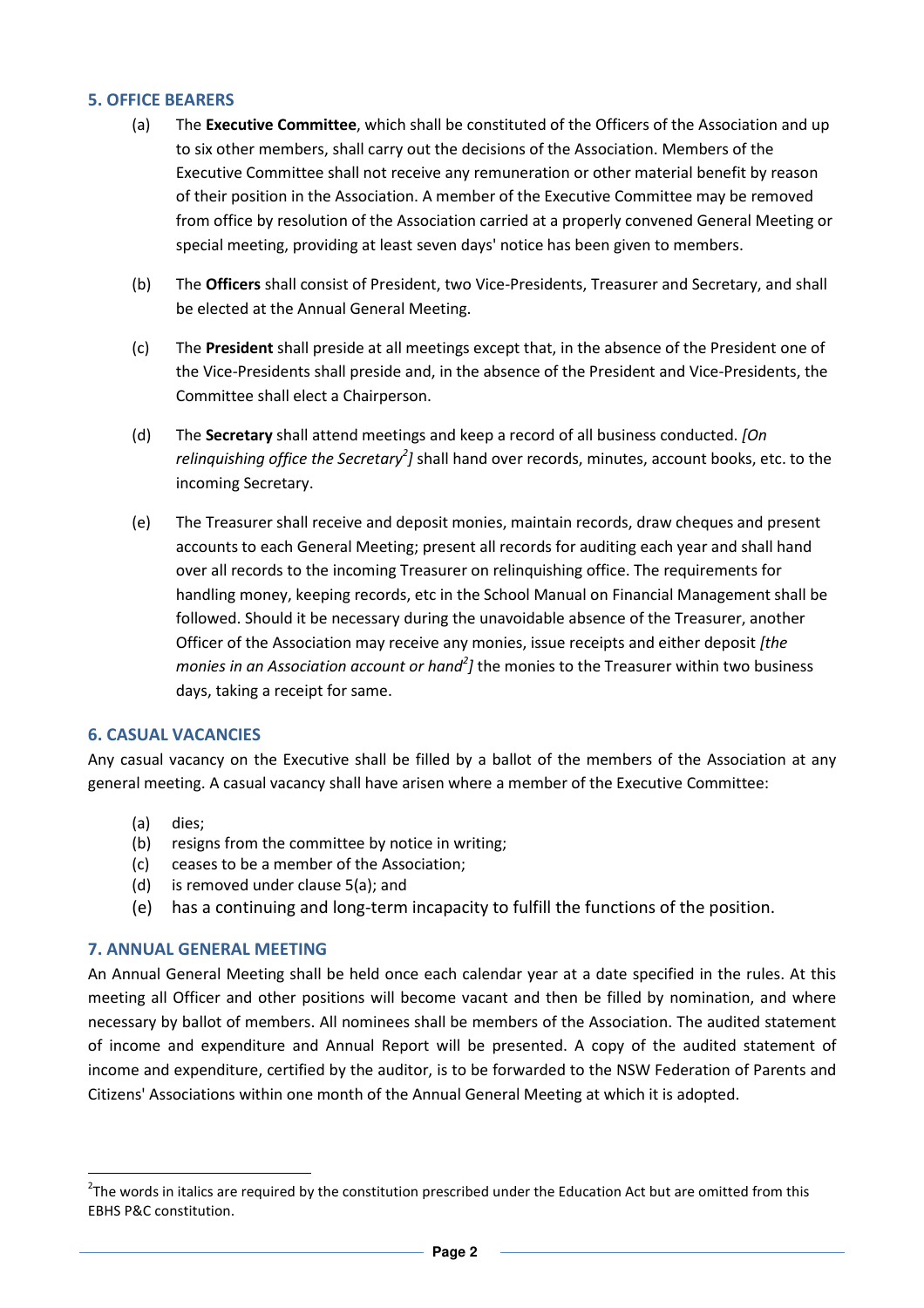An auditor for the ensuing year who is not an office bearer of the Association shall be appointed. The appointed auditor shall possess appropriate skills and experience in auditing and financial record management together with an appreciation of the issues of probity as they relate to the role of Association auditor. In particular, the auditor must not have or appear to have any conflict of interest arising, for example, from a personal or business relationship with an officer of the Association.

### **8. GENERAL MEETINGS**

A General Meeting shall be held at least once during each school term.

### **9. SPECIAL MEETINGS**

A special meeting shall be called by the Secretary at any time upon written request signed by at least ten members or on the authority of the Executive Committee. The special meeting shall be held within one month of the date the Secretary receives the request or is given the authority. Members shall be given at least seven days' notice of the meeting which notice shall also state the business of the meeting.

### **10. QUORUM**

Where the Association has a current membership of 50 or more, the quorum at all meetings of that Association shall be 11 members. Where the Association has a current membership of less than 50, the quorum shall be set according to the rules of that Association but shall not be less than 5.

#### **11. LIABILITY**

- (a) A member or Officer of the Association is not, by reason only of being such a member or Officer, liable to contribute towards the payment of the debts and liabilities of the Association or the costs, charges and expenses of the winding up of the Association.
- (b) The Association must effect and maintain approved public liability insurance, unless the Association is covered by such insurance affected and maintained by the Federation of Parents and Citizens' Associations of New South Wales. In this section "approved public liability insurance" means public liability insurance, which an Association incorporated under the Associations Incorporation Act 1984 is required by Part 6 of that Act to effect and maintain.

# **12. SUBSCRIPTIONS**

The annual subscription shall be set by the rules but shall not be less than 50 cents.

# **13. SUB-COMMITTEES**

The Association may establish sub-committees, however styled, to carry out specific functions on its behalf. Any sub-committees that are established shall report regularly at meetings of the Association and follow any directions received from the Association. The Association may dissolve a subcommittee at any time. Any funds raised or handled by a subcommittee shall be, for all purposes, funds of the Association.

# **14. DISSOLUTION**

- (a) The Association may be dissolved in terms of a resolution carried at a General Meeting or a special meeting of members, providing at least seven days' notice has been given to members and subject to the concurrence of the Minister for Education and Training, or otherwise at the Minister's discretion.
- (b) The Association shall be dissolved if the number of members falls below the quorum or the school to which the Association is attached is closed.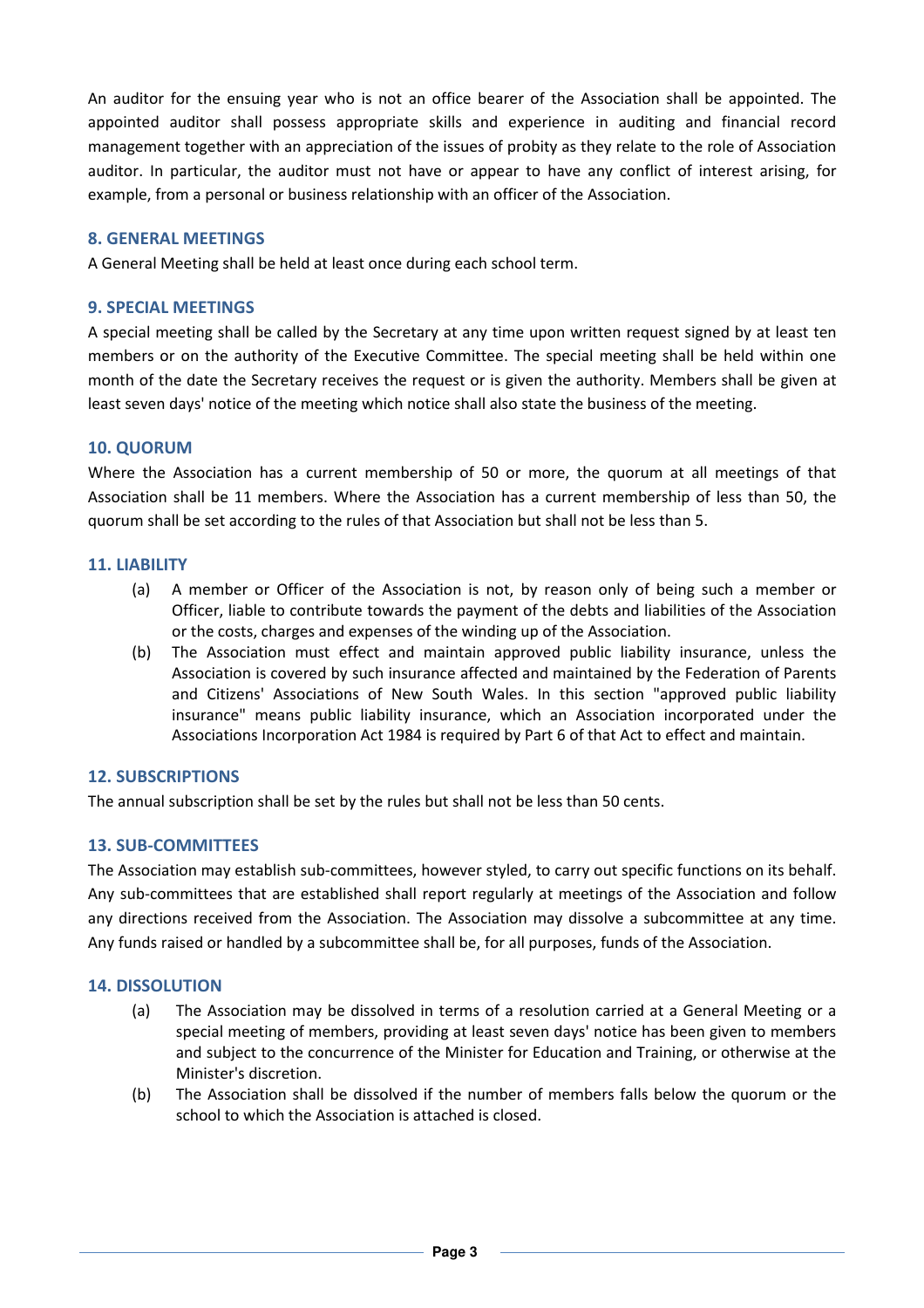- (c) Where the Association is dissolved minute books, audited accounts and other records, together with the residue of funds, shall be given to a kindred organisation<sup>3</sup> which qualified for exemption under Item 110 of the First Schedule of the Sales Tax (Exemptions and Classifications) Act or the Department of Education and Training as determined by a resolution of members. The transmission shall occur within two months of the dissolution of the Association and only after the books of account have been audited as provided under Clause 16.
- (d) Where the Association is dissolved, assets and funds on hand after payment of all expenses and liabilities shall not be paid to or distributed among the members.

### **15. RULE-MAKING POWER**

The Association shall make such rules as are required to carry out its functions. The rules shall not contravene the terms of this Constitution, the Education Act 1990, or the Parents and Citizens' Associations Incorporation Act 1976. The rules may be adopted, altered or withdrawn according to a simple majority vote at any meeting of the Association for which a month's notice has been given. Such notice shall include details of the proposed changes. The rules shall provide for the procedure to be followed:

- (a) at meetings of the Association;
- (b) to convene a substitute meeting when a quorum is not attained at a meeting; and
- (c) in making an application for membership.

### **16. ACCOUNTS**

 $\overline{\phantom{0}}$ 

The funds of the Association shall be banked in the name of the Association with any institution holding trustee status within the meaning of the Trustee Act 1925, provided interest is allowed on the balance. The account shall be operated by two or more officers of the Association delegated in that behalf by the Association. No commitment shall be entered into for the expenditure of Association funds, except by resolution of a meeting of the Association. The Association must make such financial reports about its affairs (including reports of its auditors) as are required by its rules or by the Minister.

 $3$  The prescribed constitution now states 'a kindred organisation having a taxation status accepted by the Australian Taxation Office as equivalent to that of the association. In particular, where the association maintains a deductible gift fund (such as a School Building Fund) on dissolution any remaining assets or funds must be transferred to another gift deductible fund with similar objects to the association. Any records given to a kindred organization will be retained in accordance with taxation legislation requirements. If the association is registered for GST, dissolution shall not be finalized until all accounts have been paid, all revenue received and all GST transactions have been accounted for in the Association's Business Activity Statement.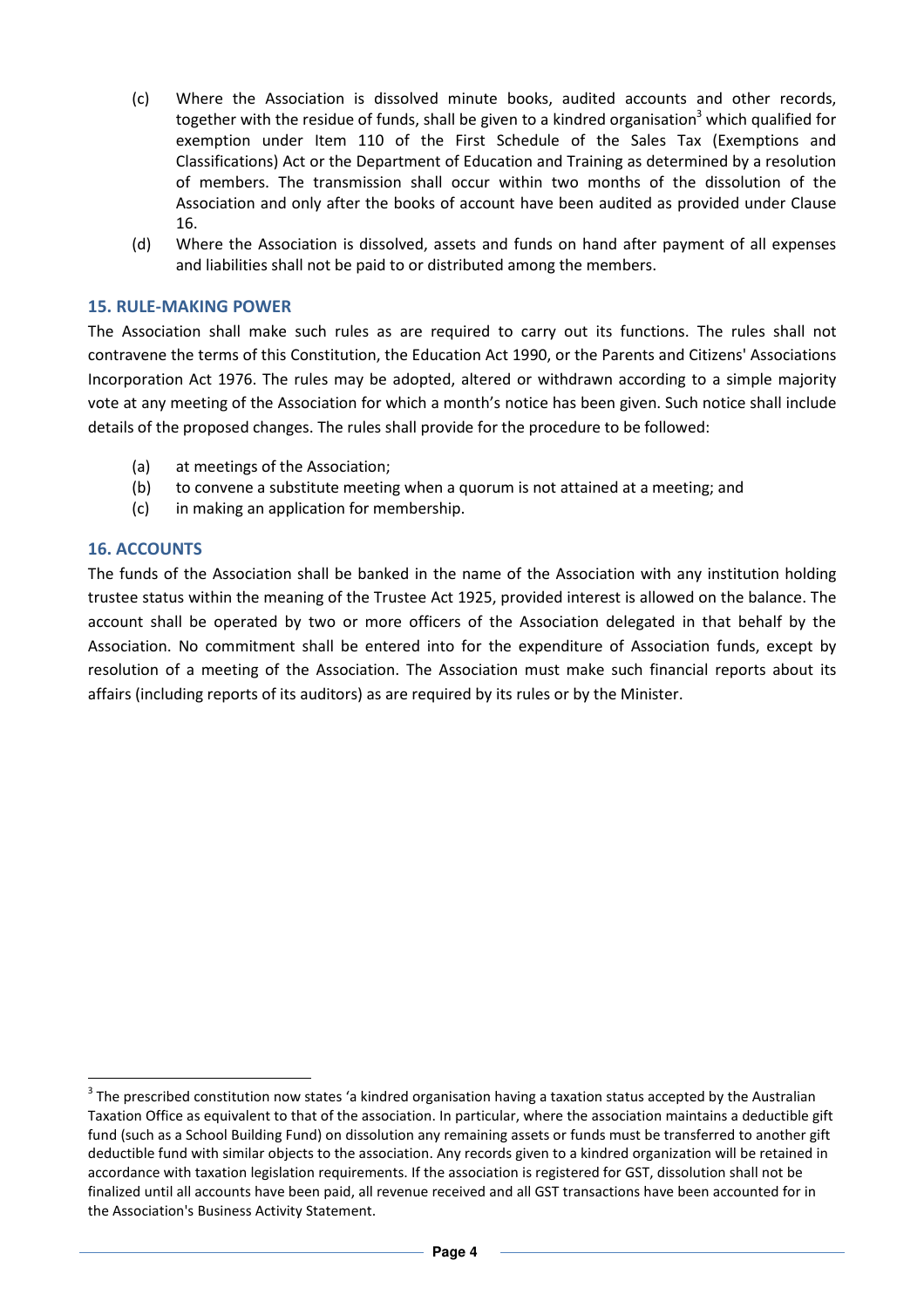#### **RULES AND BY-LAWS**

- 1. These rules are made under the constitution of the Epping Boys' High School Parents and Citizens' Association.
- 2. The Association is formed for the benefit of the students of the school, which will:
	- (a) participate as much as possible in the activities of the school and communicate with all members of the school community.
	- (b) co-operate in the activities of the Federation of Parents and Citizens' Associations of New South Wales.
	- (c) promote the interests of public education.
- 3. The financial year of the Association will close on 31 December each year.
- 4. The Annual General Meeting of the Association will be held in March of each year. An ordinary general meeting of the Association will be held immediately following the Annual General Meeting. The agenda of the Annual General Meeting shall include setting the membership fee of the Association for the ensuing year.
- 5. No person will serve more than four consecutive years in the same Official position.
- 6. A general meeting of the Association will be held on the first Monday of each month during term time at 7.30 pm, unless otherwise stated in the notice issued by the Secretary.
- 7. Any person eligible for membership may become a member or renew membership by paying the required membership fee of \$1.00 to the Treasurer or nominee of the Treasurer after any general meeting. Membership will remain current until the close of the Annual General Meeting in the following year. The Secretary shall be responsible for maintaining an up-to-date register of membership.
- 8. At a general meeting the quorum will be in accord with rule 10 of the constitution [for a membership of 50 or more the quorum is 11]. Where that rule does not specify a number the number will be one plus one-tenth of the number of members.
- 9. If a meeting for which due notice has been given does not achieve a quorum within fifteen minutes of the advertised starting time the Secretary will, or in the absence of a Secretary remaining members of the Executive will call a further meeting. Failing that any five members of the Association may call a further meeting with a lapse of not more than 28 days of term time to carry on the business of the Association.
- 10. In the absence of the Secretary the remaining members of the Executive or any five members of the Association may call a meeting, giving due notice of the business proposed for the meeting.
- 11. All meetings will be conducted in accordance with the standing orders of the Association.
- 12. A group of members of the Association equal to the quorum for the meeting may require that particular items of new business without notice be placed on notice for the next meeting.
- 13. The Association may elect representatives who will be responsible to represent the Association on committees or at events. Members who are elected to represent the Association are required to report regularly to a general meeting of the Association.
- 14. A general meeting of the Association may declare any Officer who has been absent for three successive meetings, to have vacated their position and to have created a casual vacancy to be dealt with by means of Rule 6 of the constitution.
- 15. Any motion to expend Association monies exceeding \$500 must be placed on notice for the meeting at which it is to be considered. The provisions of this rule should not hamper subcommittees from expending those monies necessary for normal running costs.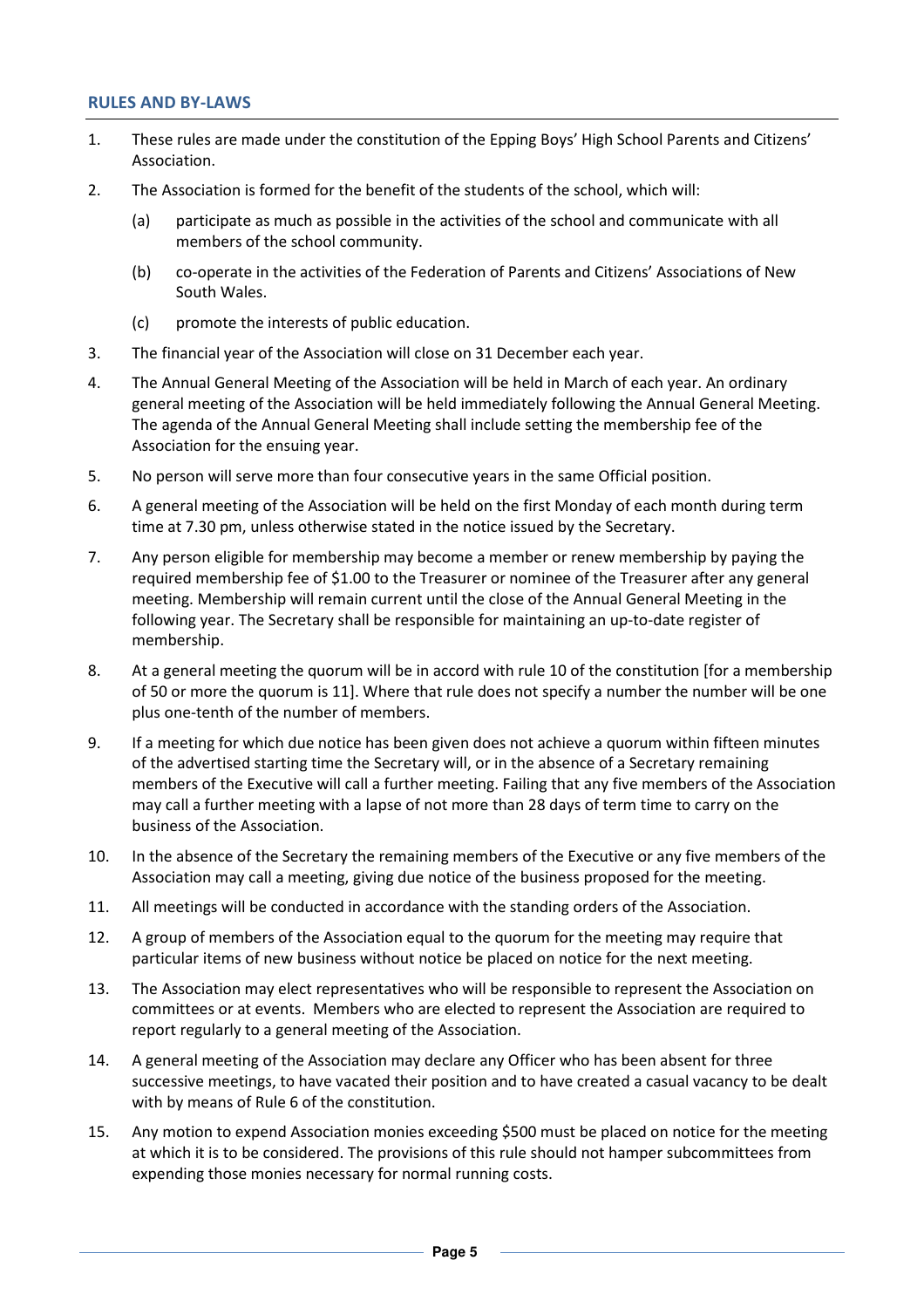16. The Association may confer the honour of Life Membership or Outstanding Service on a member of the Association or a volunteer who has made a significant contribution to the work of the Association. Life Members may attend and speak at meetings but are not entitled to vote or to hold office unless they are also ordinary members.

# **STANDING ORDERS FOR ALL MEETINGS**

- 1. The order of business shall be in accordance with the agenda in the notice published by the Secretary, as interpreted by the Chair.
- 2. The operation of standing order 1 may be suspended for a specific time for a specific purpose upon the carrying of a motion without notice by a two-thirds majority.
- 3. For each section of the agenda, time shall be as allocated by the Chair.
- 4. Motions:
	- (a) All substantive motions shall be moved and seconded by a member entitled to vote.
	- (b) A member moving or seconding a motion or any amendments thereto shall have the right to speak only when so moving or seconding, and shall be held to have spoken to the question by reason of such moving or seconding whether they contribute to the debate or not.
	- (c) A motion or amendment having been submitted to the meeting may not be withdrawn without the consent of the meeting.
	- (d) If two motions are submitted, one proposing that a certain course of action be followed, the other that it not be followed, the issue shall come before the meeting in the affirmative form.
	- (e) Before any motion or amendment is put to the meeting, the Chair may require that it be submitted in writing.
- 5. Amendments:
	- (a) One amendment only shall be considered at a time.
	- (b) The mover of an amendment has no right of reply.
	- (c) More than one amendment may be moved by the same person provided that each such amendment refers to a different part of the motion.
	- (d) Amendments shall be taken in the order in which they affect the terms of the motion.
	- (e) An amendment must be relevant to the substantive motion it may not be a simple negation of the motion.
	- (f) The mover of the original motion may exercise a right of reply.
	- (g) Following the putting of all amendments, the original motion as amended shall be put.
- 6. Notices of motion shall be provided in accordance with By-Law 15. The Secretary shall publish the agenda of business to the school community at least two days prior to each general meeting. Any member may place a motion on notice by providing the words to be included on the agenda to the Secretary at least seven days prior to the general meeting. Motions not included on the agenda may be raised as 'Other Business' at the meeting, at the discretion of the Chair.
- 7. Recommittal:
	- (a) Any motion may be recommitted at the same meeting at which it was carried provided the motion for recommittal is carried by a two-thirds majority.
	- (b) Such recommittal shall take the form of putting the question to the vote again, and no further debate of any kind shall be allowed.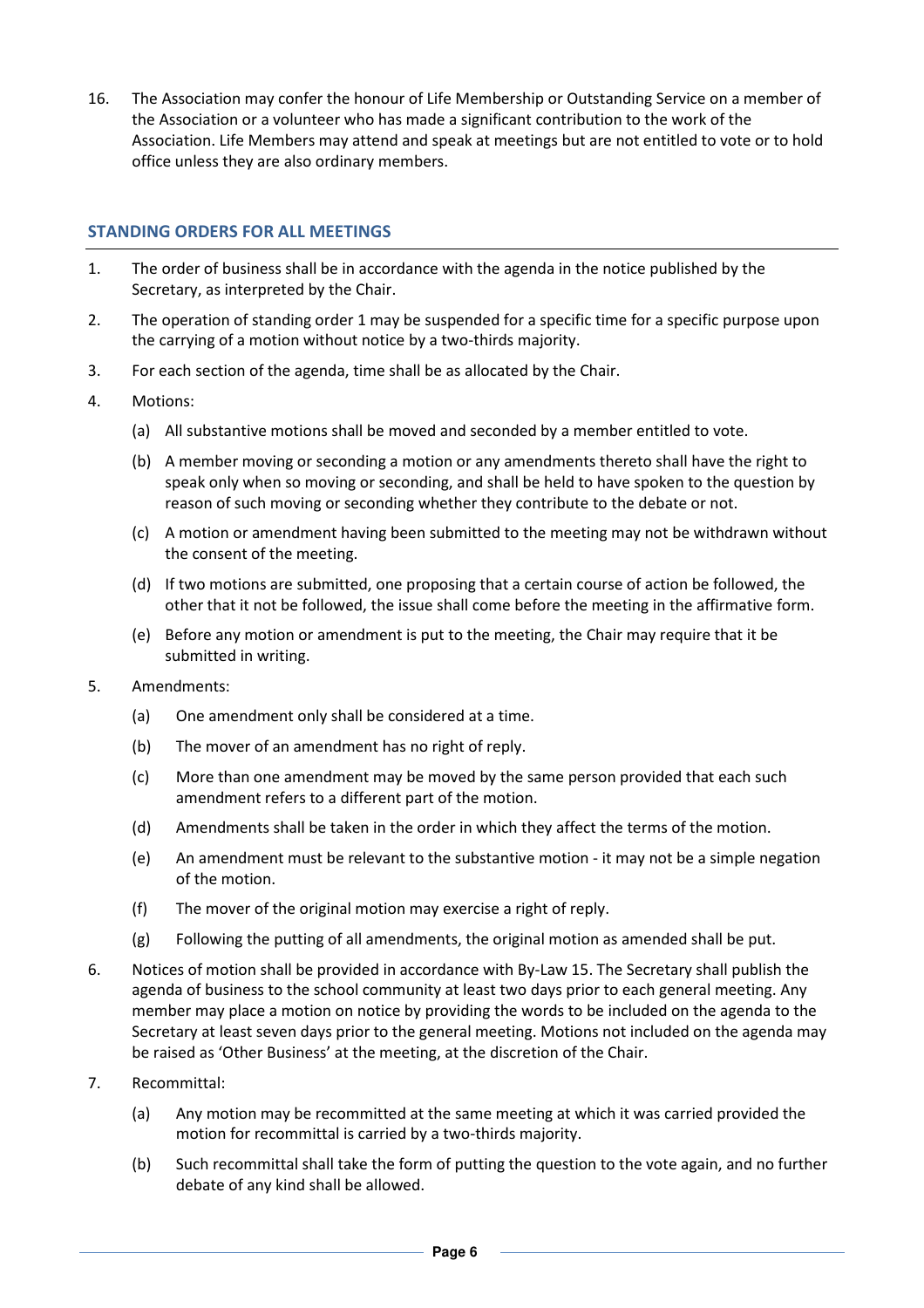- 8. Any matter already decided at a previous meeting may be resubmitted if a two-thirds majority of members present and entitled to vote are in favour.
- 9. Rescission:
	- (a) Notice in writing, signed by a quorum of members, must be given to the Secretary of an intention to raise a rescission motion, which the Secretary shall place on the notice paper for the next meeting.
	- (b) When notice of rescission is received, action to implement the original motion shall be deferred until the rescission motion has been resolved.
	- (c) This clause shall not apply to resolutions which were the subject of a notice of motion.
- 10. Procedural motions:
	- (a) Any substantive motion that is before the meeting shall be disposed of before a further substantive motion is moved.
	- (b) Procedural motions may be moved and put to the meeting during the course of a debate on a substantive motion.
	- (c) The Chair shall have discretion to refuse a procedural motion.
- 11. Responsibilities:
	- (a) A member shall stand to speak, address the Chair, and confine debate to the question under discussion, avoiding personalities and unbecoming language.
	- (b) A member when speaking shall not be interrupted except by the Chair or by a member raising a point of order.
	- (c) The Chair's ruling shall be final unless challenged by a motion of dissent.
- 12. Chairperson's rights and duties:
	- (a) The Chairperson shall have the right of debate but must first call upon a deputy to take the Chair and not resume until the question has been resolved.
	- (b) The Chair shall preserve order so that the business may be conducted in due form and with propriety.
	- (c) In the case of disorder the Chair shall have the power to take necessary action including adjourning the meeting to a nominated time and place.
- 13. Voting:
	- (a) All questions except where otherwise specified in the by-laws shall be decided by simple majority.
	- (b) Voting on any question shall be decided by a show of hands.
- 14. Any matter not dealt with in these Standing Orders shall be governed by the customary procedures at meetings as specified in the most recent edition of N.E. Renton's Guide for Meetings and Organisations.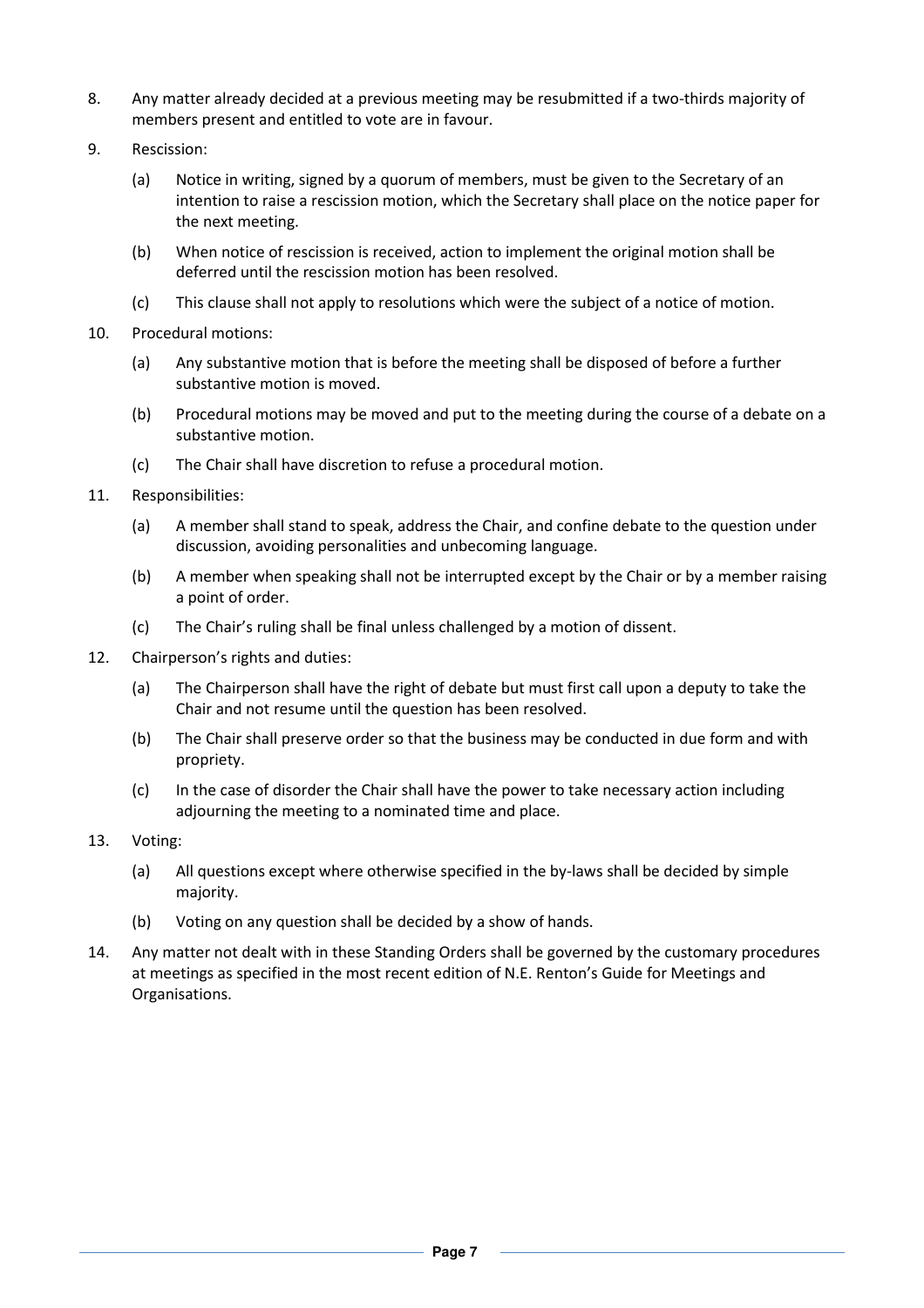The Epping Boys High School Parents & Citizens Association is committed to providing a safe and healthy workplace for its P&C Association members, volunteers to the P&C Association and employees of the P&C Association. The EBHS P&C Association believes that the health and safety of P&C Association members, volunteers to the P&C Association and employees of the P&C Association is vital to the successful operation of the P&C Association. The EBHS P&C Association recognises the need to comply with the relevant Acts and Regulations to ensure that the workplace is safe.

### Responsibilities:

Promoting and maintaining Work, Health and Safety (WH&S) is the responsibility of any 'person conducting a business or undertaking', including the EBHS P&C Association and any of its subcommittees. To achieve a good work, health and safety environment, it is important that everyone accepts responsibility for the health and well- being of all P&C Association members, volunteers to the P&C Association, and employees of the P&C Association.

All P&C Association members, volunteers to the P&C Association, employees of the P&C Association should promote the concepts of WH&S. Practical measures, where possible, should be implemented to ensure that the activities of the P&C Association are undertaken in a safe manner.

Work, Health and Safety will be addressed at general meetings of the EBHS P&C Association on request of any member in writing or as set on the Agenda by the President or the Secretary.

This Work Health and Policy is as adopted by the EBHS P&C Association general meeting on 7 December 2015.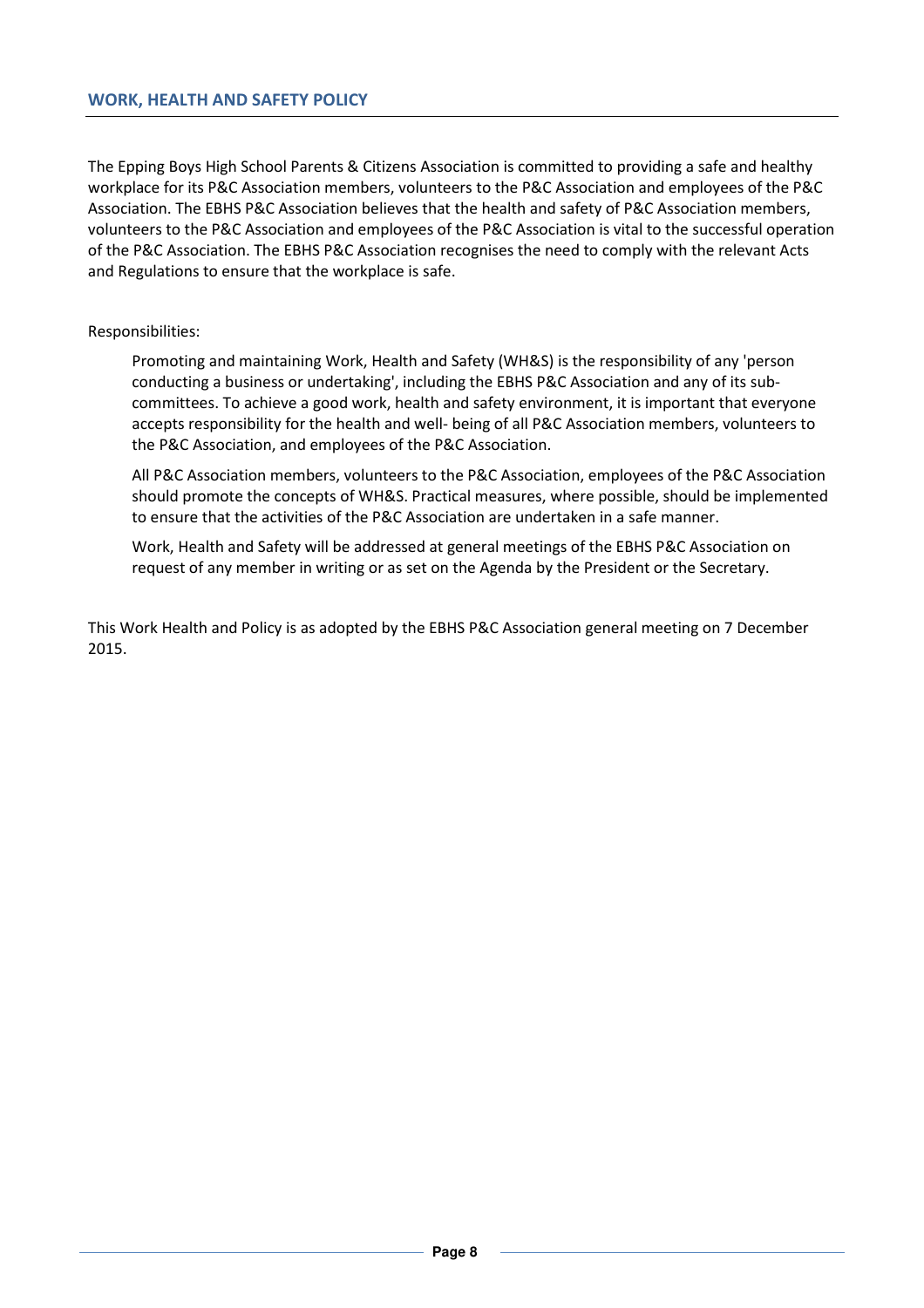### **CANTEEN SUBCOMMITTEE RULES**

1. Name

The committee shall be known as the Epping Boys High School P&C Association Canteen Subcommittee.

- 2. Aims
	- (a) To provide balanced and nutritious food in line with the Nutrition in School Policy as implemented by the Department of Education.
	- (b) To provide a service to children and school community at a reasonable cost.
	- (c) To maintain legislative standards of health care in relation to the preparation, supply and service of food at the canteen.
- 3. Membership of the subcommittee

The subcommittee shall consist of at least five (5) members elected annually at the Annual General Meeting of the Epping Boys High School P&C Association. Membership will consist of: a Canteen Convenor, a Canteen Secretary, a representative of the Treasurer (Canteen Treasurer) and at least two (2) other financial members of the Epping Boys High School P&C Association. The Principal and President shall be ex-officio members of the subcommittee.

- 4. Duties of the subcommittee
	- (a) The subcommittee shall organise and control the full administration of the Canteen. However, the subcommittee shall be responsible in all its actions to the Epping Boys High School P&C Association which shall have the right to reorganise, disband or close the subcommittee, such decisions to be supported by a majority vote at a general or special meeting of the P&C Association called for that purpose. Notice of Motion for action to reorganise, disband or close must be given in writing to the Secretary of the P&C Association and must be signed by five (5) financial members of the Epping Boys High School P&C Association. Further, such notice shall be circulated to all financial members at least seven (7) days in advance of the general or special meeting.
	- (b) The subcommittee, via the Convenor shall present a written report to each general meeting of the Epping Boys High School P&C Association.
	- (c) The Treasurer's representative (Canteen Treasurer) must lodge with the P&C Association's Treasurer a current financial statement for each term.
- 5. Meeting of the subcommittee
	- (a) The subcommittee shall meet at least once a school term.
	- (b) The quorum for all meetings shall be five (5) members.
	- (c) A special meeting may be summoned by the Canteen Convenor on a written request signed by at least three (3) members of the subcommittee. Seven (7) days notice of any such meeting, stating the business of the meeting, shall be given to all members of the subcommittee including ex officio members.
- 6. Funds

All money received by the subcommittee shall be deposited in an account in the name of the subcommittee or the P&C Association Account.

All financial transactions are to be undertaken by any two (2) of the following P&C Association Officebearers; President, Secretary, Vice Presidents, or Treasurer or any two (2) of the following; Canteen Convenor, Canteen Secretary, or Canteen Treasurer.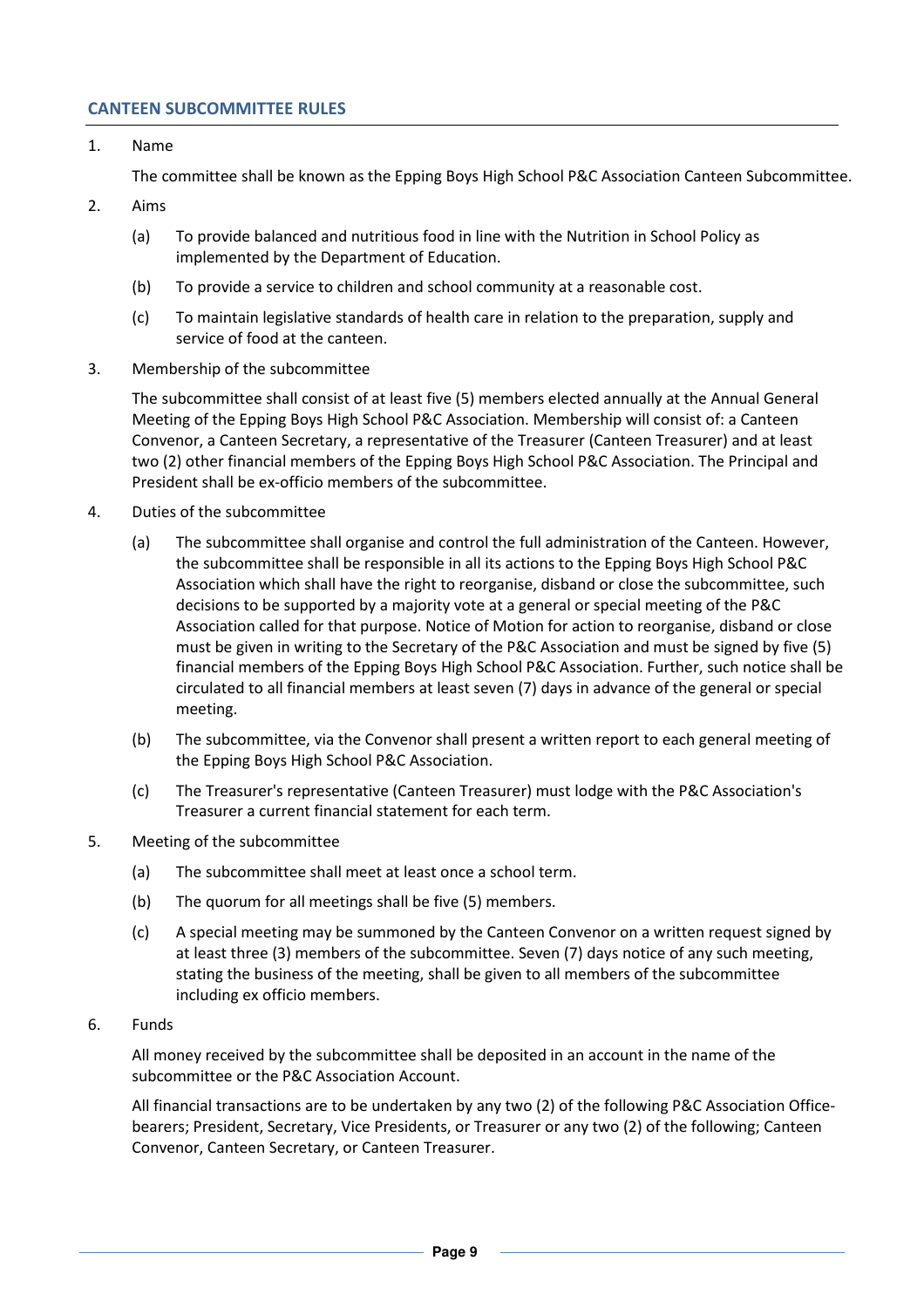All income received by the Canteen shall be given to the general funds of the P&C Association at the end of each term or retained in an account in the name of the subcommittee . Recognition shall be given for:

- (a) The provision of employer obligations such as superannuation and/or long service leaves, as may be required.
- (b) Canteen maintenance and replacement of stock or equipment and the purchase of additional equipment for the efficient running of the Canteen.
- (c) Capital purchases exceeding \$1000 (one thousand dollars) must secure prior approval from the P&C Association or the P&C Association Executive Committee.
- 7. Canteen operation rules
	- (a) A stock-take shall be affected at the end of each term and an asset register tabled to the next general meeting of the Epping Boys High School P&C Association.
	- (b) All discounts, allowances, complimentary articles, gifts, concessions and the proceeds thereof from any supplier of goods or services, directly or indirectly, to the Canteen shall remain the sole property of the Canteen and be properly recorded and later accounted for at the time of stock-taking.
	- (c) In accordance with the mandatory guidelines developed under the Nutrition in School Policy. All P&C Association operated canteens must adhere to these guidelines.
	- (d) The Canteen shall comply with the Work, Health and Safety Policy adopted by the Epping Boys High School P&C Association.
	- (e) The Canteen shall comply with applicable policies of the Department of Education and applicable standards of Epping Boys High School.
- 8. Employees
	- (a) No employee of the Epping Boys High School P&C Association shall hold an Officer or position of the elected Executive members; this is as per the P&C Association's Constitution 5(a).
	- (b) The subcommittee may employ staff as necessary and as agreed by the P&C Association Executive. The Convenor shall act on behalf of the P&C Association and will determine rates of remuneration, conditions of engagement and shall terminate such arrangements as suitable provided that all relevant legislation is adhered to. Employee performance management actions and employment terminations shall be agreed by the P&C Association Executive.
	- (c) The Convenor shall be responsible to the subcommittee for the proper conduct of the Canteen and the adherence of the Epping Boys High School P&C Associations policies.
	- (d) The subcommittee Convenor shall ensure that the Epping Boys High School P&C Association has obtained workers compensation insurance to cover all employees and public liability insurance.
	- (e) The Convenor will liaise between all staff of the P&C Association Canteen and report to the P&C Association President any issues. The Convenor will ensure that a subcommittee report is tabled to each general meeting of the Epping Boys High School P&C Association.
- 9. Audit

The accounts of the Canteen committee shall be audited annually as part of the audit of the Epping Boys High School P&C Associations accounts. The subcommittee will forfeit all Minutes, financial records and other appropriate materials to the Epping Boys High School P&C Association Treasurer no later than fourteen (14) days following the end of the P&C Association's financial year.

10. Alterations

No alterations shall be made to these rules without formal notice for the Agenda of a general meeting of the Epping Boys High School P&C Association.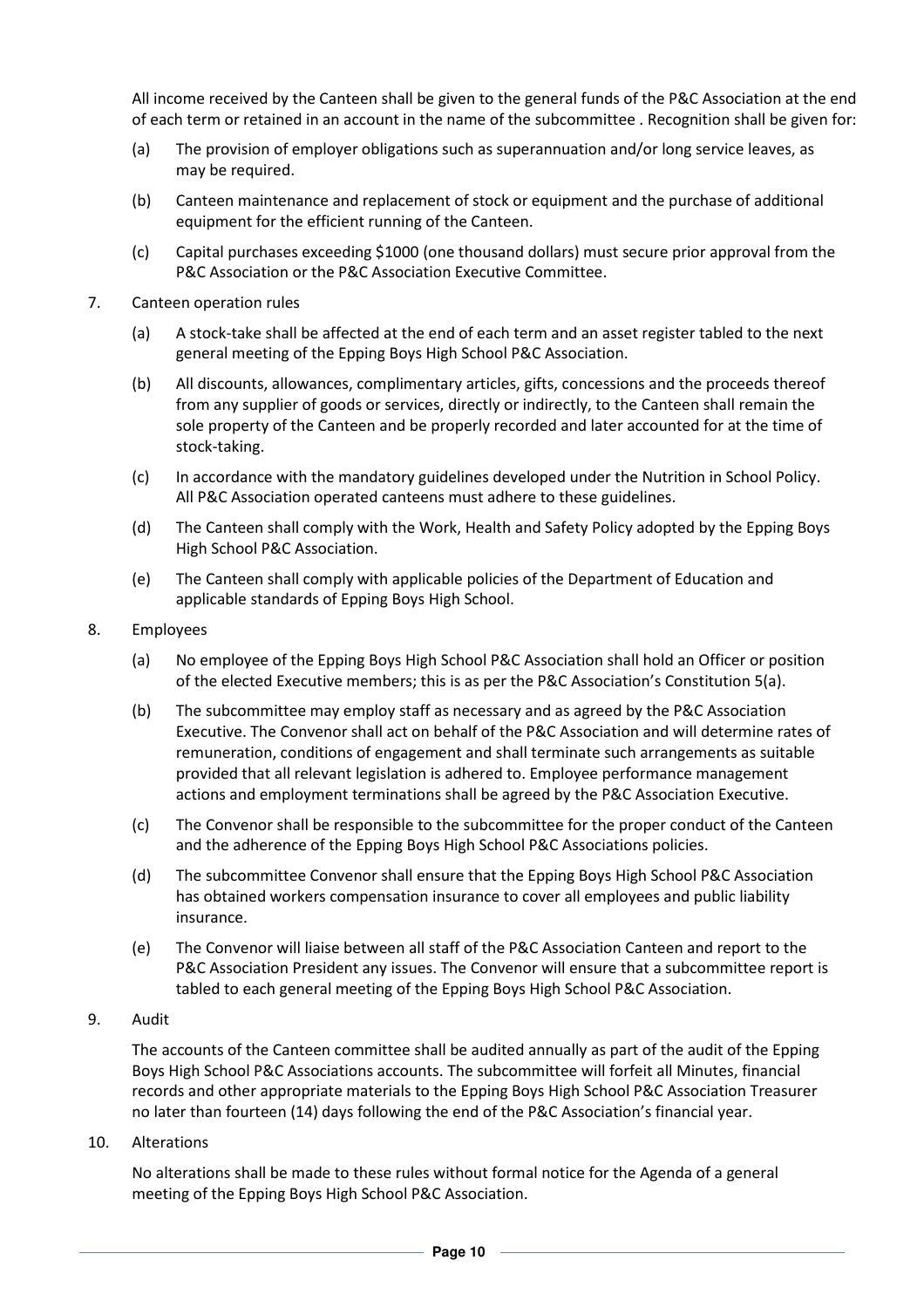### **LIFE MEMBERSHIP AND OUTSTANDING SERVICE AWARD POLICY**

- 1. In accordance with Bylaw 16, Epping Boys High School P&C Association may confer the honour of Life Membership or Outstanding Service.
- 2. Life Membership

Life Membership of the Association is an honour awarded to current or former members in recognition of the exceptional contribution they have made to the wellbeing of the Association or school community, well beyond that of a typically active member.

3. Criteria for Life Membership

The determination of the Panel and the decision of the Association may be guided by consideration of:

- (a) Exceptional level of commitment, years of service and outstanding contribution.
- (b) Exceptional achievements for the wellbeing of current and future students.
- (c) Exceptional achievements for the wellbeing of the Association.
- (d) Financial contributions (above annual membership) shall not be considered.

Recipients must be or have been financial members of the Association.

4. Certificate of Appreciation for Outstanding Service

A Certificate of Appreciation for Outstanding Service is an honour awarded to any person in recognition of the significant and substantial contribution they have made to the wellbeing of the Association or school community, beyond that of a typically active member of the school community or the Association.

5. Criteria for Certificate of Appreciation for Outstanding Service

The determination of the Panel and the decision of the Association may be guided by consideration of:

- (a) Substantial level of commitment, years of service and outstanding contribution beyond that of a typically active member of the school community
- (b) Significant achievements for the wellbeing of past, current or future students.
- (c) Significant achievements for the wellbeing of the Association.
- (d) Exceptional achievements for the wellbeing of past, current and future students well beyond that of a typically active member of School staff.
- (e) Exceptional achievements for the wellbeing of the Association well beyond that of a typically active member of School staff.
- 6. Nominations
	- (a) Each nomination must be made by a financial member of the Association and shall be seconded by two financial members of the Association.
	- (b) The nomination shall be forwarded to the P&C Secretary and shall provide the following information:
		- (i) Name of the nominee.
		- (ii) The honour nominated for.
		- (iii) The exceptional or significant contribution made and its benefit to the School and/or the Association with sufficient detail for the Panel to make a determination.
		- (iv) Name of the nominator and the seconders.